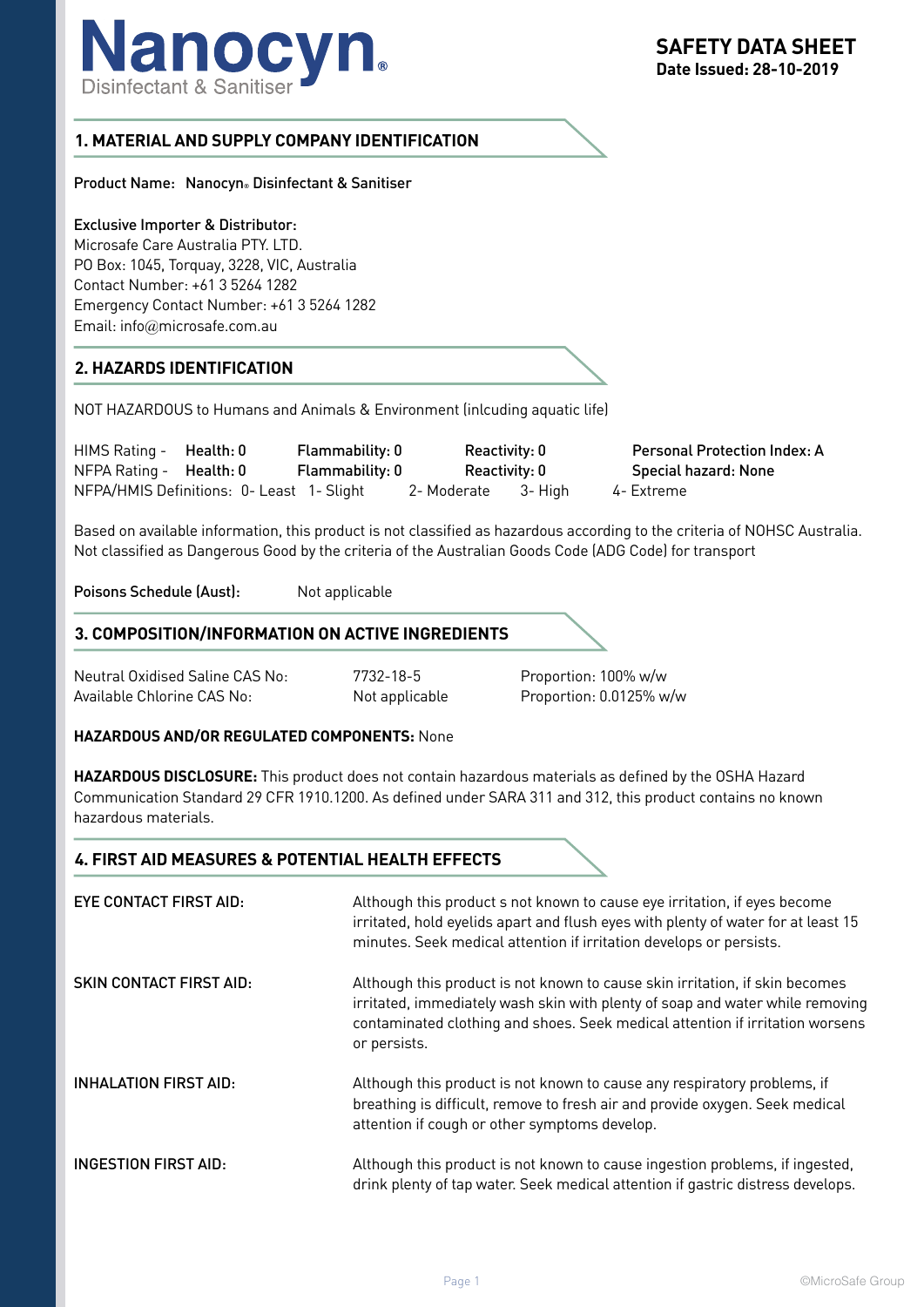

| STATEMENT OF PRACTICAL TREATMENT:           | Always have plenty of water available for first aid.                                        |  |  |  |
|---------------------------------------------|---------------------------------------------------------------------------------------------|--|--|--|
| <b>NOTES TO PHYSICIAN:</b>                  | Treat patient symptomatically.                                                              |  |  |  |
| POTENTIAL HEALTH EFFECTS                    |                                                                                             |  |  |  |
| EYE:                                        | No hazards expected in normal use at room temperature.                                      |  |  |  |
| SKIN:                                       | No hazards expected in normal use at room temperature.                                      |  |  |  |
| <b>INHALATION:</b>                          | No hazards expected in normal use at room temperature.                                      |  |  |  |
| <b>INGESTION:</b>                           | No hazards expected in normal use at room temperature.                                      |  |  |  |
| <b>CARCINOGENICITY INFORMATION:</b>         | No known cancer hazards                                                                     |  |  |  |
| <b>5. FIRE FIGHTING MEASURES</b>            |                                                                                             |  |  |  |
| <b>FLAMMABLE PROPERTIES:</b>                |                                                                                             |  |  |  |
| COC Flash Point:                            | <b>NONE</b>                                                                                 |  |  |  |
| <b>TCC Flash Point:</b>                     | <b>NONE</b>                                                                                 |  |  |  |
| Auto-ignition temperature:                  | <b>NONE</b>                                                                                 |  |  |  |
| <b>FLAMMABLE LIMITS IN AIR:</b>             | LEL: NONE<br><b>UEL: NONE</b>                                                               |  |  |  |
| <b>EXTINGUISHING MEDIA:</b>                 | Material will not burn                                                                      |  |  |  |
| <b>FIRE &amp; EXPLOSION HAZARDS:</b>        | Material will not burn.                                                                     |  |  |  |
| <b>6. ACCIDENTAL RELEASE MEASURES</b>       |                                                                                             |  |  |  |
| <b>SAFEGUARDS:</b>                          | None required                                                                               |  |  |  |
| <b>DANGEROUS GOODS:</b>                     | Initial Emergency Response Guide No: Not applicable                                         |  |  |  |
| 7. HANDLING AND STORAGE                     |                                                                                             |  |  |  |
| <b>RECOMMENDED STORAGE TEMPERATURE:</b>     | Store between 5 Degrees and 25 Degrees Celcius                                              |  |  |  |
| HANDLING:                                   | Non-toxic, Non-irritating to skin, eyes and throat. No special handling<br>requirements.    |  |  |  |
| <b>STORAGE:</b>                             | Store away from direct sunlight and heat. Do not freeze.<br>Once opened, use within 30 days |  |  |  |
| 8. EXPOSURE CONTROL/PERSONAL PROTECTION     |                                                                                             |  |  |  |
| <b>Exposure Control:</b>                    | Not Required                                                                                |  |  |  |
| <b>Personal Protective Equipment (PPE):</b> | Not Required                                                                                |  |  |  |
| 9. PHYSICAL & CHEMICAL PROPERTIES           |                                                                                             |  |  |  |
| APPERANCE:                                  | Liquid                                                                                      |  |  |  |
| COLOUR:                                     | <b>Clear and Colourless</b>                                                                 |  |  |  |
| ODOUR:                                      | Minimal                                                                                     |  |  |  |
| pH:                                         | Neutral                                                                                     |  |  |  |
| <b>BOILING POINT:</b>                       | $>100^{\circ}$ C                                                                            |  |  |  |
| <b>SOLUBILITY IN WATER:</b>                 | Complete                                                                                    |  |  |  |
| <b>SPECIFIC GRAVITY:</b>                    | 1.0 (Water=1)                                                                               |  |  |  |
| <b>BULK DENSITY:</b>                        | 1.0                                                                                         |  |  |  |

MELTING/FREEZING POINT: 0°C